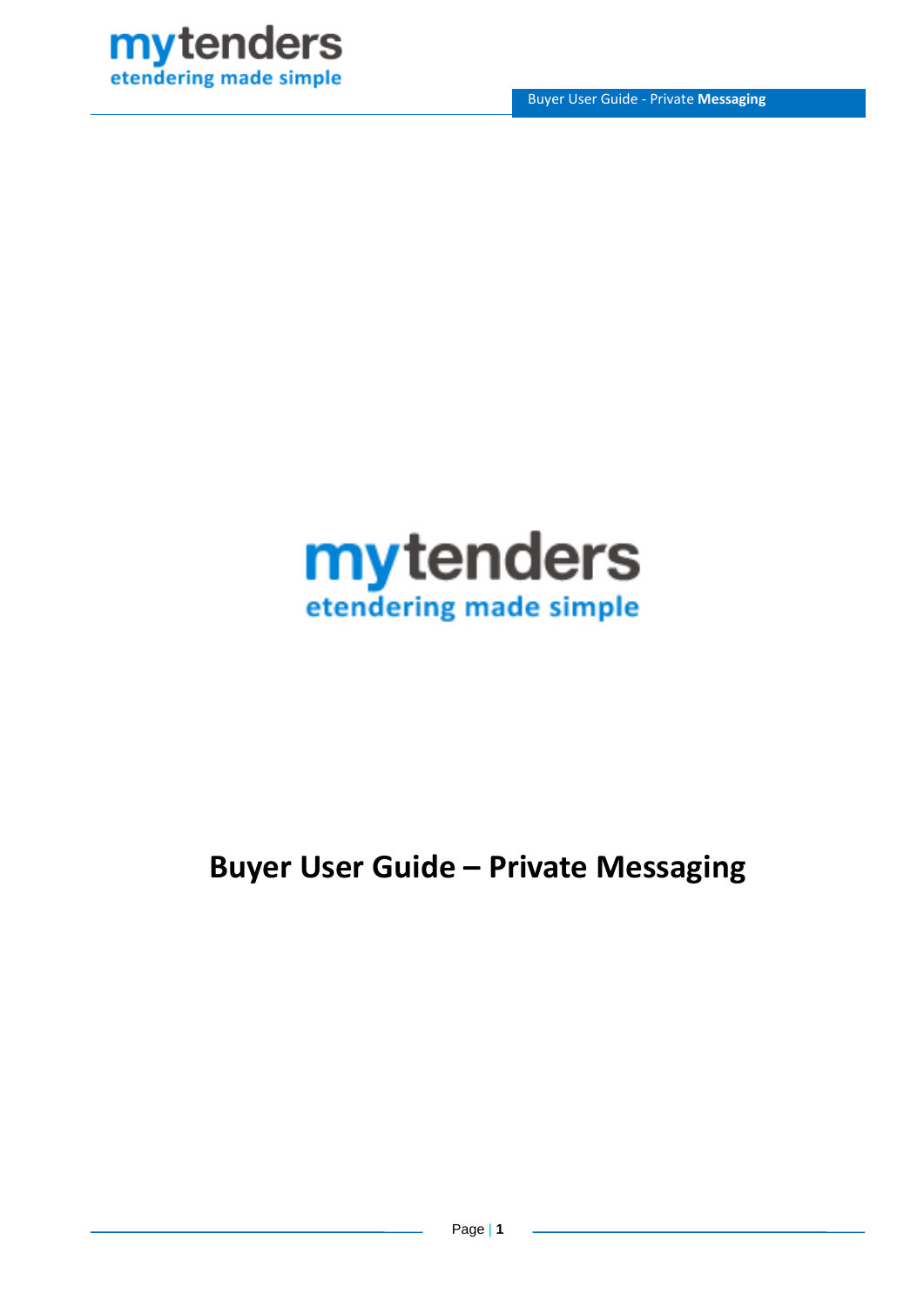

# **Contents**

J.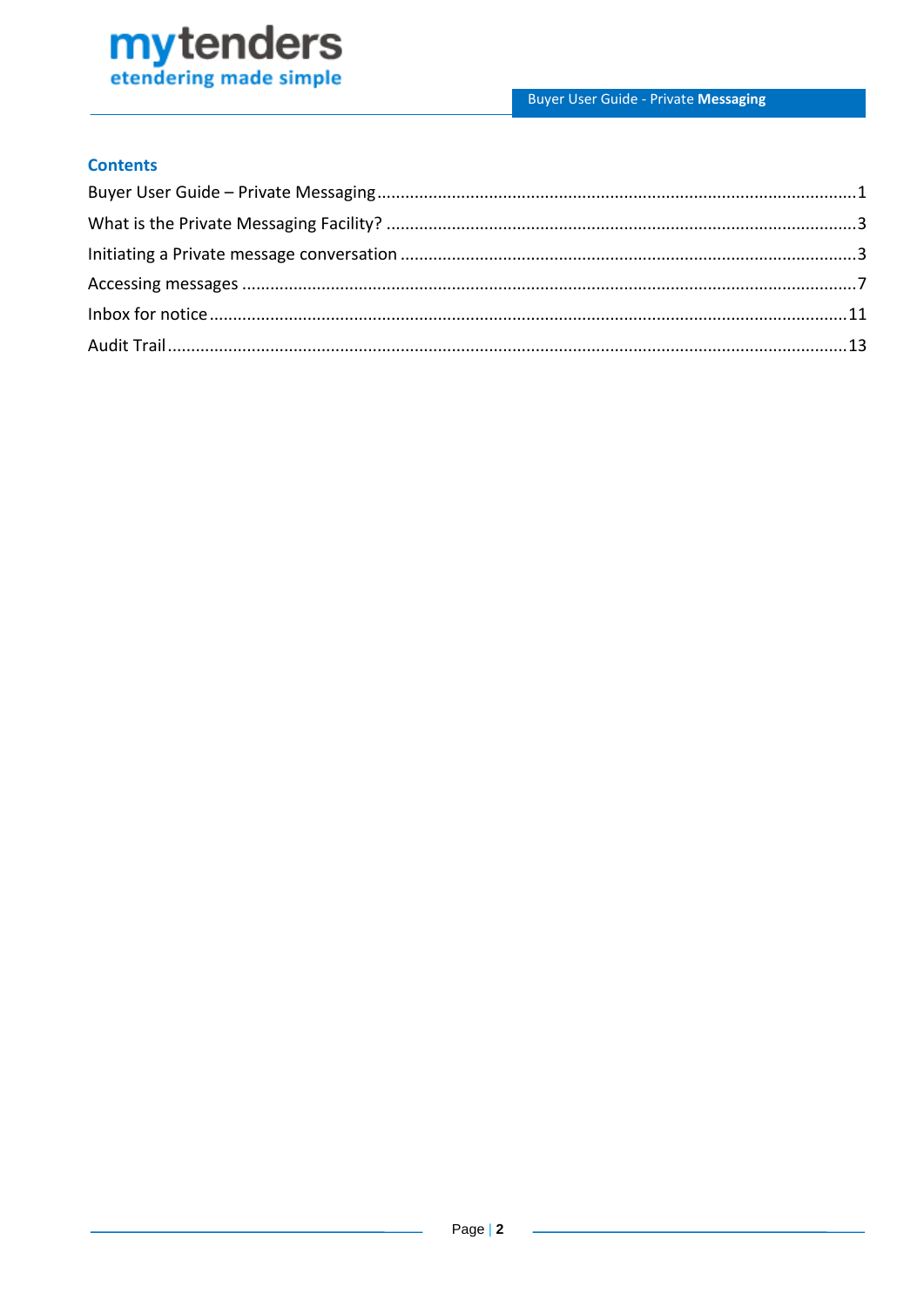

# <span id="page-2-0"></span>**What is the Private Messaging Facility?**

The Private messaging feature allows buyers to contact suppliers who have recorded an interest in a notice they have published via the Portal. Unlike the Q&A facility, it is possible for the buyer to make direct contact with one supplier at a time. The conversation between the buyer and supplier is private and not visible to other supplier users.

A full audit trail is kept and a complete record of the messages sent by both the buyer and supplier is stored. The function is available on website notices and OJEU notices only; it is not available on Quick Quotes.

**Please note: The buyer must make first contact; it is not possible for a supplier to initiate a private message conversation. It is possible for a supplier to reply and send a direct message to buyer in response to a message received. It is only possible to send a private message to suppliers who have recorded an interest in a notice you have published.**

## <span id="page-2-1"></span>**Initiating a Private message conversation**

If you wish contact a supplier, you should first select the notice to which the conversation relates.

## **Please note: Only the notice administrators or controller users can initiate a conversation.**

The notice will be in the published notices lists in the Buyer Control panel. Please select either 'My Published Notices' or 'Buyer Published Notices' to access.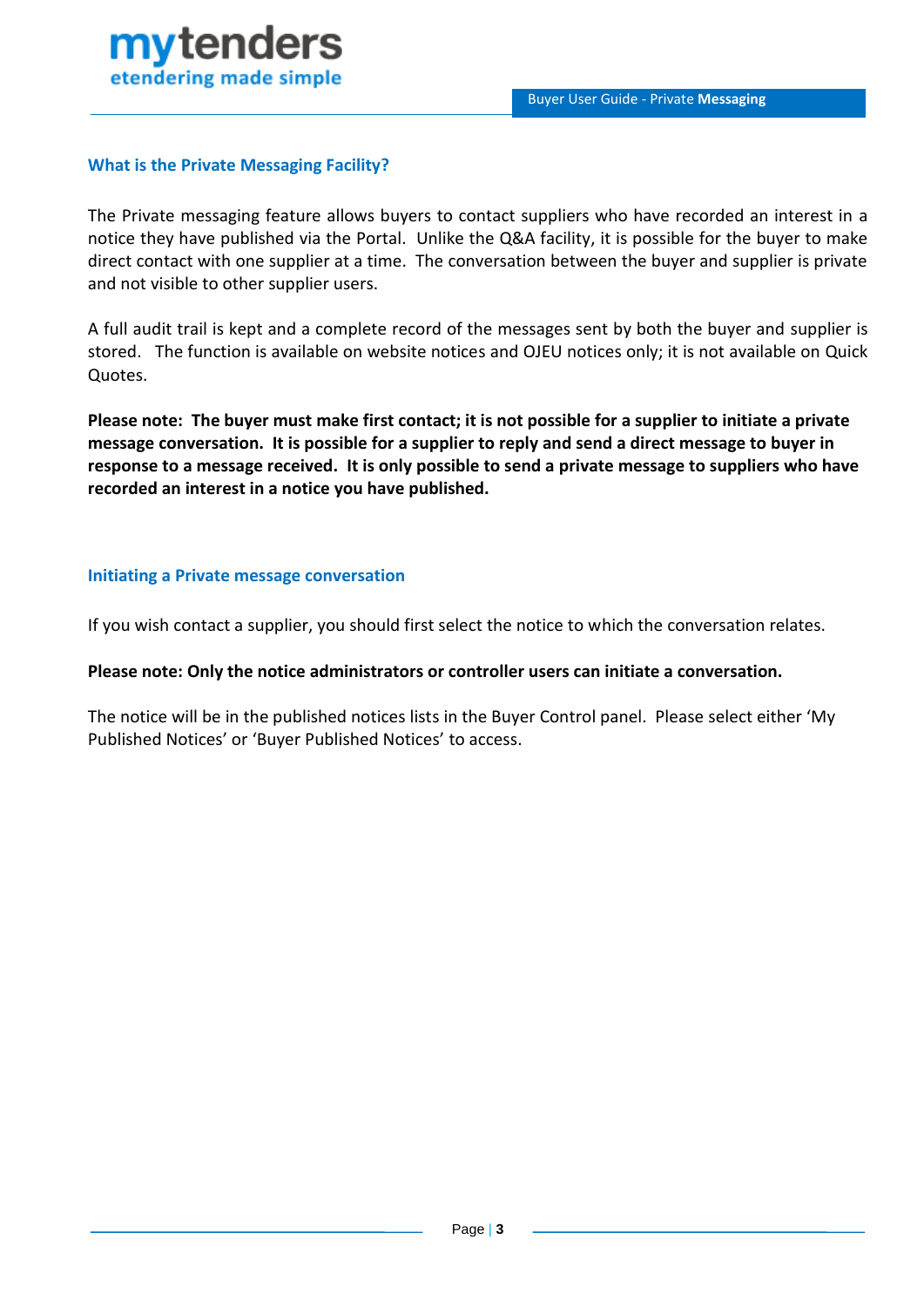

## **Buyer Control Panel**

| mytenders                                                                                                                                                                                             | <b>SERVICES</b><br><b>ABOUT US</b>                                                                                                                                                                                        | <b>NOTICE SEARCH</b><br><b>SUPPLIERS</b><br><b>BUYERS</b>                                                                                                                                                                  | <b>HELP</b><br><b>CONTACT US</b><br><b>LOG OUT</b><br>eProcurement made simple         |
|-------------------------------------------------------------------------------------------------------------------------------------------------------------------------------------------------------|---------------------------------------------------------------------------------------------------------------------------------------------------------------------------------------------------------------------------|----------------------------------------------------------------------------------------------------------------------------------------------------------------------------------------------------------------------------|----------------------------------------------------------------------------------------|
| <b>Buyer Control Panel</b>                                                                                                                                                                            |                                                                                                                                                                                                                           |                                                                                                                                                                                                                            |                                                                                        |
| <b>NOTICES</b><br>Create New Notice<br>My Unpublished Notices<br><b>Buver Unpublished Notices</b><br>My Published Notices<br><b>Buyer Published Notices</b><br><b>Quick Quotes</b><br>Stage 2 Notices | <b>ORGANISATION</b><br>· Millstream Associates Ltd<br>(AA0014) - Change your<br>Organisation<br><b>Buyer Profile</b><br><b>■ User List</b><br><b>Document Library</b><br><b>A</b> qents<br><b>Reports</b><br>Messages (5) | Welcome to your Buyer Control Panel Claire. Please click a link in one of the appropriate sections to access the area of the site you require.<br><b>SUPPLIER SEARCH</b><br>Search by Details<br><b>Search by Category</b> | <b>HELP &amp; RESOURCES</b><br>User Guides<br><b>FAQs</b><br>Contact Us<br>Site Mailer |
| <b>MY ACCOUNT</b><br><b>User Details</b><br>Change Password                                                                                                                                           | <b>SUPPLIERS</b><br><b>Supplier Control Panel</b>                                                                                                                                                                         |                                                                                                                                                                                                                            |                                                                                        |

Select the title of the notice you wish to view.

# **My Published Notice Workspace**

|    | mytenders                                                                                                                                                                                        | <b>ABOUT US</b> |  |                        |                 | SERVICES NOTICE SEARCH BUYERS SUPPLIERS HELP CONTACT US LOG OUT<br>eProcurement made simple |
|----|--------------------------------------------------------------------------------------------------------------------------------------------------------------------------------------------------|-----------------|--|------------------------|-----------------|---------------------------------------------------------------------------------------------|
|    | <b>My Published Notice Workspace</b>                                                                                                                                                             |                 |  |                        |                 |                                                                                             |
|    | Buyer Control Panel > Published Notices                                                                                                                                                          |                 |  |                        |                 |                                                                                             |
|    | Detailed below is a list of published notices created by you. Click a notice title for further options.<br>4 records found. Jump to page $\begin{array}{ c c c c }\n1 & - & of 1 \\ \end{array}$ | Go.             |  |                        |                 | <b>Create Notice</b><br>м                                                                   |
|    | <b>Title</b>                                                                                                                                                                                     |                 |  | <b>Type</b>            | <b>Deadline</b> | Published                                                                                   |
| ŒВ | Provision of railings                                                                                                                                                                            |                 |  | <b>Contract Notice</b> | 14/10/2016      | 06/09/2016                                                                                  |
|    | Provision of External Ramps                                                                                                                                                                      |                 |  | <b>Contract Notice</b> | 22/09/2016      | 23/08/2016                                                                                  |

The screen that follows is the Notice Status Page, the 'Message Interested Suppliers' option is available in the Additional Notice Options section. To view the inbox for notice, please select this option.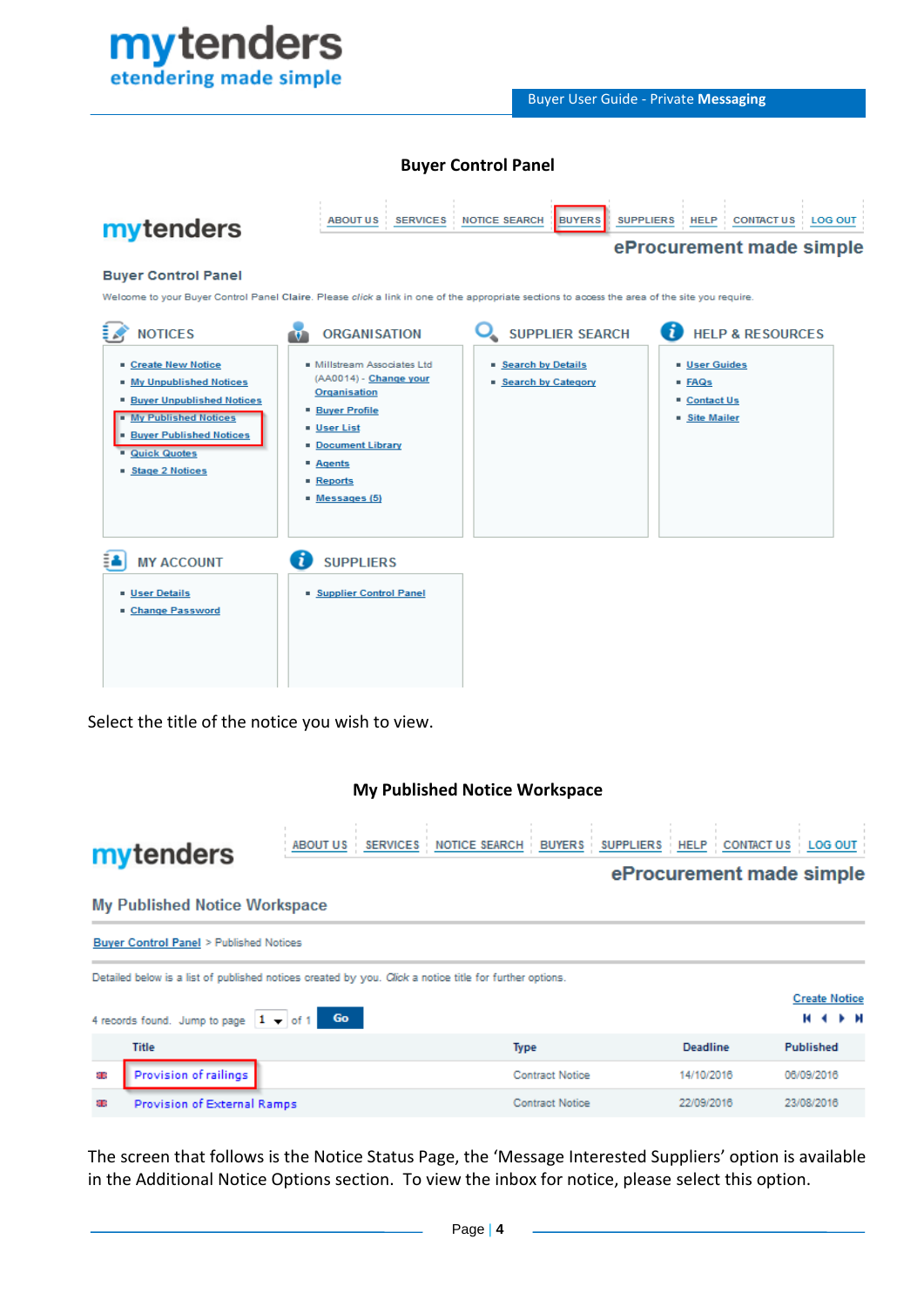# **mytenders**<br>etendering made simple

# Buyer User Guide - Private **Messaging**

# **Notice Status Page**

| <b>ABOUT US</b><br>mytenders                                       | <b>SERVICES</b><br><b>NOTICE SEARCH</b><br><b>BUYERS</b><br><b>SUPPLIERS</b><br><b>CONTACT US</b><br><b>LOG OUT</b><br><b>HELP</b> |
|--------------------------------------------------------------------|------------------------------------------------------------------------------------------------------------------------------------|
|                                                                    | eProcurement made simple                                                                                                           |
| <b>Notice Status</b>                                               |                                                                                                                                    |
| <b>Notice Wizard Details</b>                                       |                                                                                                                                    |
|                                                                    | Document ID: 82864 View, Print or Save the original text                                                                           |
|                                                                    | Title: Provision of railings                                                                                                       |
| Type of Document: Site Notice                                      |                                                                                                                                    |
|                                                                    | Type of Notice: Contract Notice                                                                                                    |
|                                                                    | Nature: Supply Contract                                                                                                            |
|                                                                    | Procedure Type: Single stage procedure                                                                                             |
| Is Accelerated: No                                                 |                                                                                                                                    |
| Document Source: Wizard                                            |                                                                                                                                    |
|                                                                    | Status: Dispatched                                                                                                                 |
|                                                                    | Created: 06/09/2016 10:21 AM by Claire Jones                                                                                       |
|                                                                    | Last Amended: 06/09/2016 11:01 AM by Claire Jones                                                                                  |
|                                                                    | Released: 06/09/2016 11:01 AM                                                                                                      |
|                                                                    | Award<br>Copy                                                                                                                      |
| <b>Published Details</b>                                           |                                                                                                                                    |
|                                                                    | Notice ID: SEP068364 View the published document                                                                                   |
|                                                                    | Title: Provision of railings                                                                                                       |
|                                                                    | Published: 06/09/2016 11:02 AM by Claire Jones                                                                                     |
|                                                                    | Type of Notice: Contract Notice                                                                                                    |
|                                                                    | Notice Deadline Date: 14/10/2016 at 12:00 Change   Cancel                                                                          |
| Archived Date: -                                                   |                                                                                                                                    |
| Visible On Site: Yes                                               |                                                                                                                                    |
| <b>Additional Notice Options</b>                                   |                                                                                                                                    |
| Listed below are the additional options available for this notice. |                                                                                                                                    |
| Notice Administrators:                                             | View notice administrators                                                                                                         |
| Noted Interest: 1 interest(s)                                      | <b>View Noted Interest List</b>                                                                                                    |
| Additional Information: 0 update(s)                                | View/Change List of Additional Information                                                                                         |
| Additional Documents: 1 document(s)                                | <b>View/Change Additional Document List</b>                                                                                        |
| Question and Answers: 0 question(s)                                | View/Change Main contact/deadline<br><b>View Questions and Answers</b>                                                             |
| Postbox:                                                           | 0 response(s)<br><b>View Submission Postbox</b><br>submitted                                                                       |
| Private Messages: 1 interest(s)                                    | <b>Message Interested Suppliers</b>                                                                                                |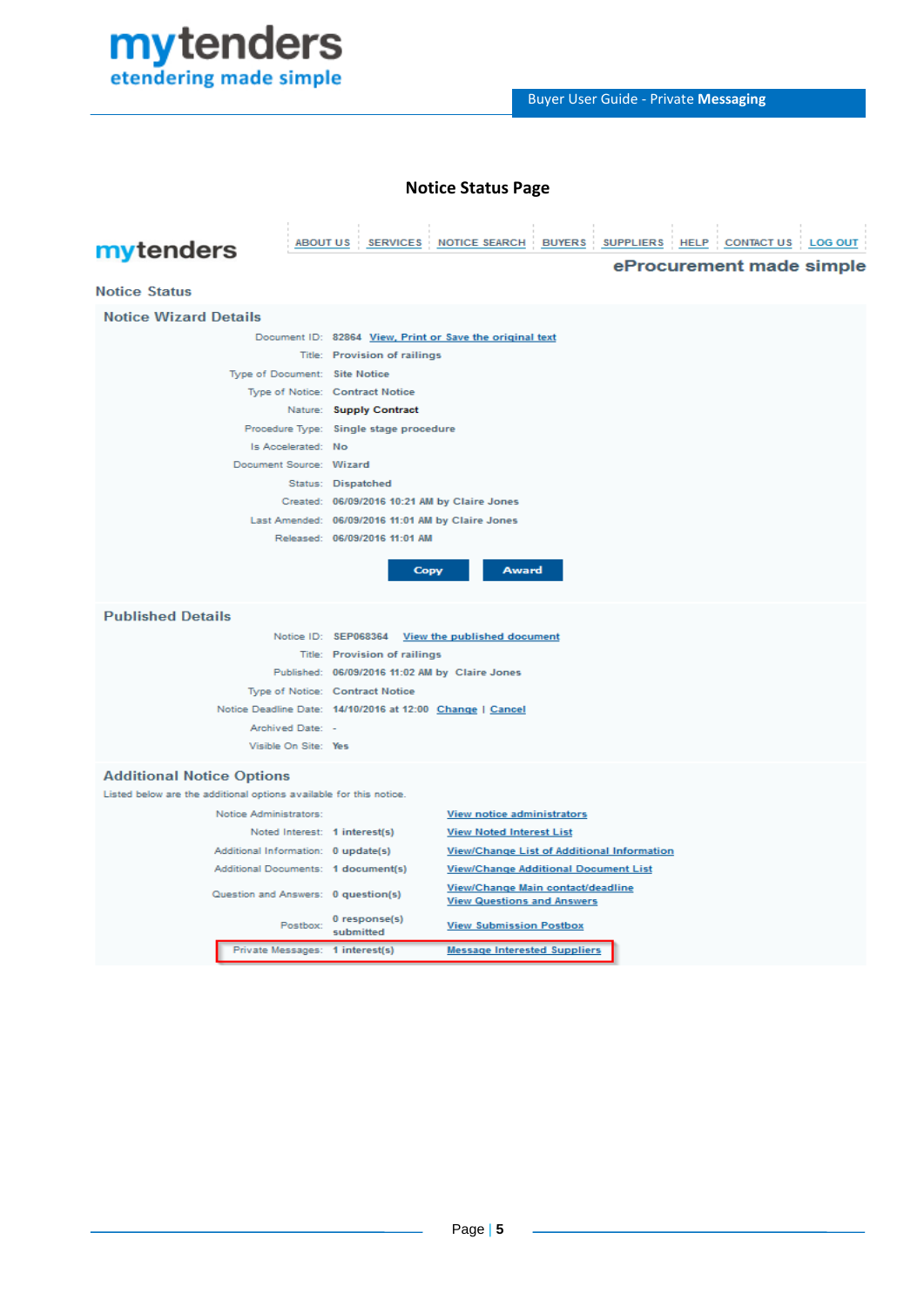

# **Inbox for Notice**

| mytenders                                                            |                                                                                       | ABOUT US SERVICES NOTICE SEARCH BUYERS SUPPLIERS HELP CONTACT US LOG OUT |                          |
|----------------------------------------------------------------------|---------------------------------------------------------------------------------------|--------------------------------------------------------------------------|--------------------------|
|                                                                      |                                                                                       |                                                                          | eProcurement made simple |
| <b>Inbox for Notice</b>                                              |                                                                                       |                                                                          |                          |
| View Messages for Notices > Inbox for Notice - myTenders Pre-release |                                                                                       |                                                                          |                          |
| Notice Details for SEP068364                                         |                                                                                       |                                                                          |                          |
| <b>Title: Provision of railings</b>                                  |                                                                                       |                                                                          |                          |
| Reference No: SEP068364                                              |                                                                                       |                                                                          |                          |
| Published By: Millstream Associates Ltd                              |                                                                                       |                                                                          |                          |
| Deadline Date: 14/10/2016                                            |                                                                                       |                                                                          |                          |
| <b>Interested Suppliers</b>                                          |                                                                                       |                                                                          |                          |
|                                                                      | Select a name from the list of Interested Suppliers to send a private message to them |                                                                          |                          |
| <b>Date</b>                                                          | Name                                                                                  | Company                                                                  |                          |
| 06-Sep-16                                                            | <b>Claire Smith</b>                                                                   | A company                                                                |                          |
| <b>Messages for SEP068364</b>                                        |                                                                                       |                                                                          |                          |
| Sent<br>Inbox                                                        |                                                                                       |                                                                          |                          |
| 0 records found. Jump to page                                        | Go.<br>$\bullet$ of 0                                                                 |                                                                          | н⊲<br>ы                  |
| No Messages                                                          |                                                                                       |                                                                          |                          |
| <b>Export CSV</b>                                                    |                                                                                       |                                                                          |                          |

The inbox for notice page displays the list of interested suppliers, together with messages sent to and received from the interested suppliers.

To begin a private message conversation, select the name of the supplier you wish to message. This will give you a New Message screen. Type the message you would like to dispatch in the text box, and then select 'Send'.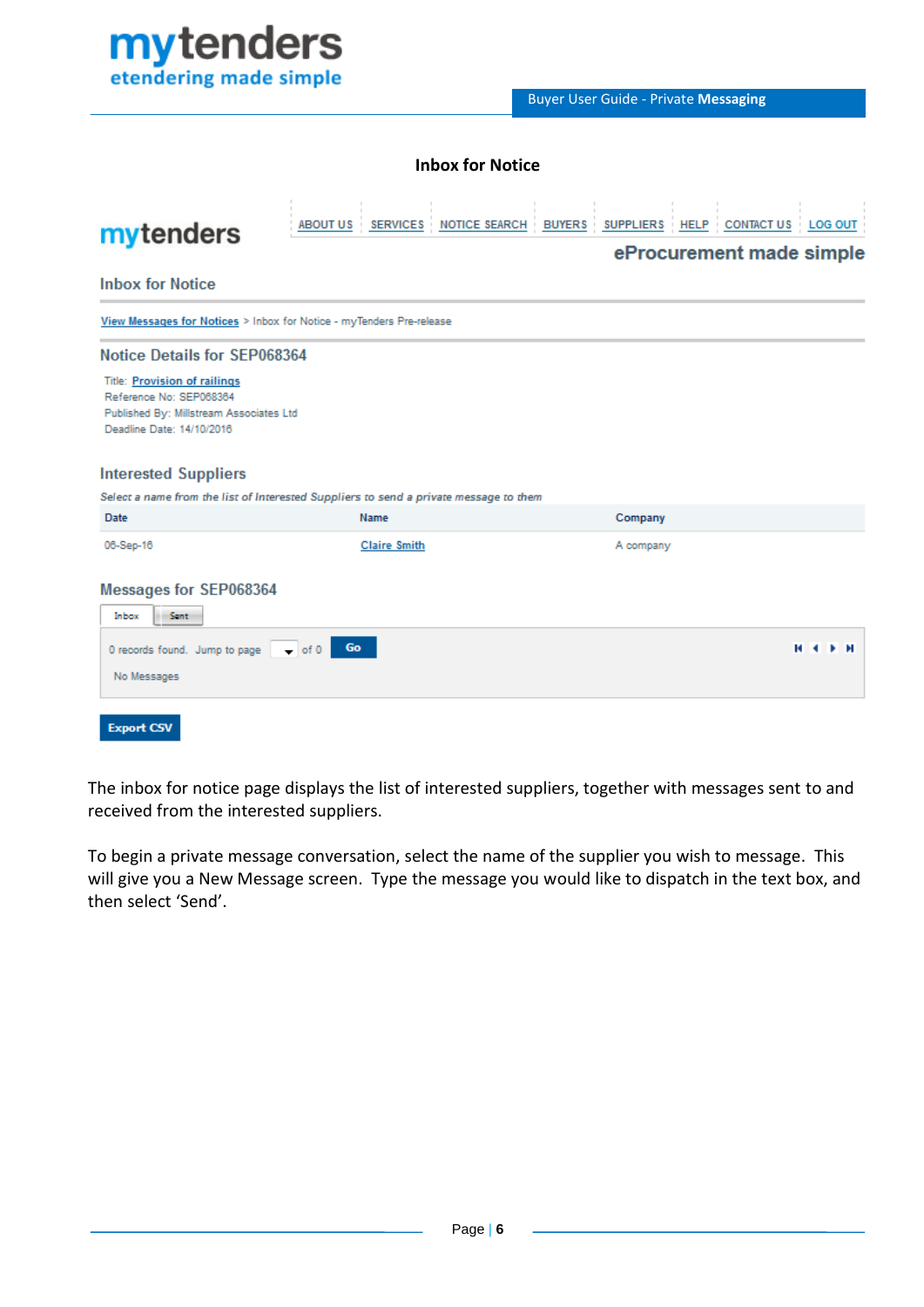

#### **New Message Page**

| mytenders                                                             | ABOUT US SERVICES NOTICE SEARCH BUYERS SUPPLIERS HELP CONTACT US LOG OUT |
|-----------------------------------------------------------------------|--------------------------------------------------------------------------|
|                                                                       | eProcurement made simple                                                 |
| <b>New Message</b>                                                    |                                                                          |
| From: AA0014 (Millstream Associates Ltd)<br>To: A company<br>Message: | Subject: SEP068364 - Provision of railings - Message                     |
| Can you please clarify?                                               |                                                                          |
|                                                                       |                                                                          |
|                                                                       |                                                                          |
|                                                                       |                                                                          |
|                                                                       | Cancel<br><b>Send</b>                                                    |

An e-mail will be sent to the supplier informing them they have a message, prompting them to sign into the website to view.

#### <span id="page-6-0"></span>**Accessing messages**

If you are sent a direct message from the supplier in reply you will receive an e-mail from [support@mytenders.org,](mailto:support@mytenders.org) the e-mail will detail the content of the message and a link. Select the link in the e-mail to view and, if necessary, respond to the message on the site. The message will appear on site as below: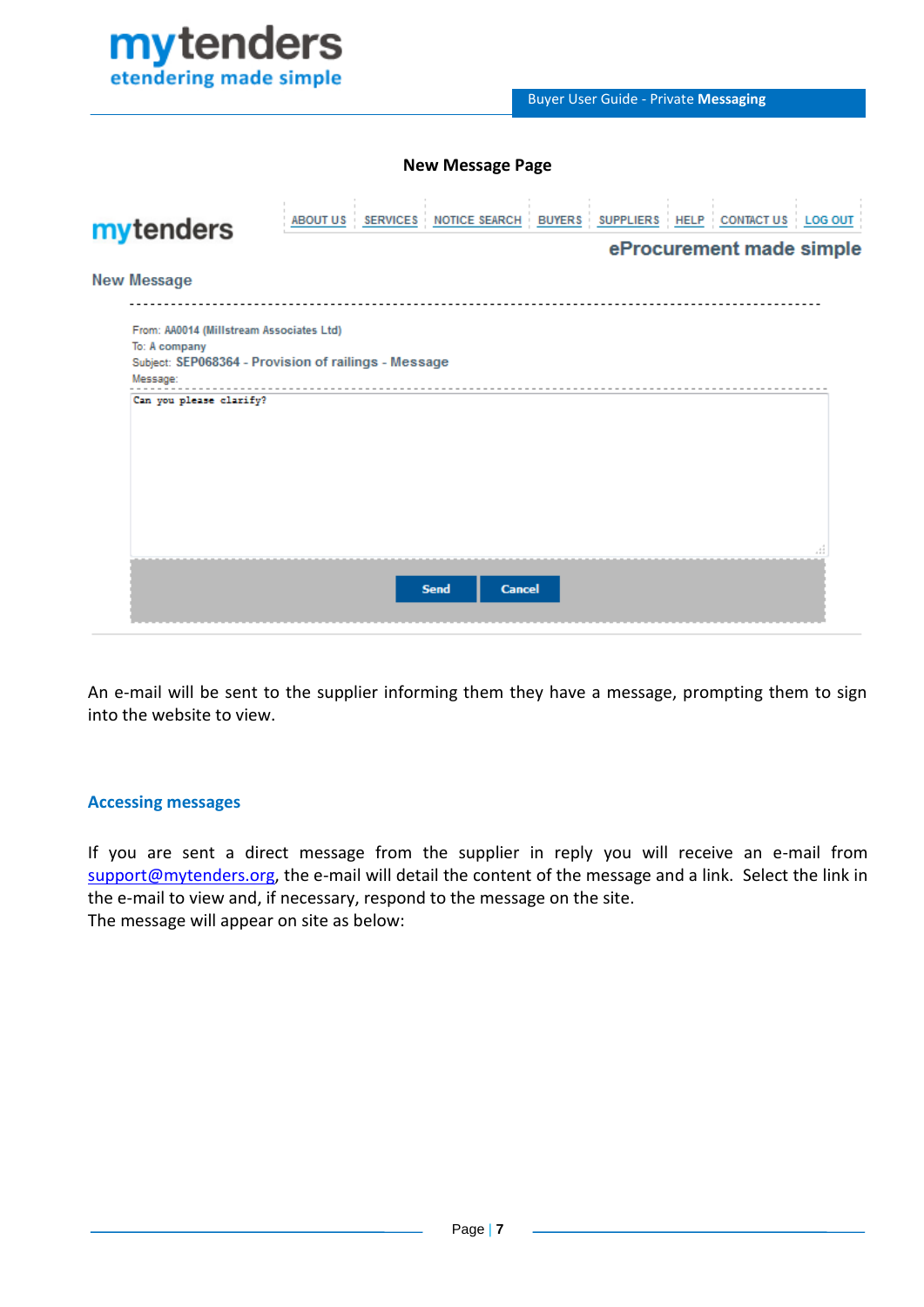

|                                                                                                               |                 | <b>View Message</b>           |  |                              |                |
|---------------------------------------------------------------------------------------------------------------|-----------------|-------------------------------|--|------------------------------|----------------|
| mytenders                                                                                                     | <b>ABOUT US</b> | SERVICES NOTICE SEARCH BUYERS |  | SUPPLIERS HELP CONTACTUS     | <b>LOG OUT</b> |
|                                                                                                               |                 |                               |  | eProcurement made simple     |                |
| <b>View Message</b>                                                                                           |                 |                               |  |                              |                |
| Inbox For Notice > View Message - myTenders Pre-release                                                       |                 |                               |  |                              |                |
| From: Claire Smith To: Claire Jones<br>Subject: AUG068326 - Provision of External Ramps - Message<br>Message: |                 |                               |  | Sep 7 (Received 34 Days ago) |                |
| Yes I can.                                                                                                    |                 |                               |  |                              |                |
| Response:                                                                                                     |                 |                               |  |                              |                |
|                                                                                                               |                 | $\bullet$ 13px $\bullet$      |  |                              |                |
| Reply                                                                                                         |                 |                               |  |                              |                |
|                                                                                                               |                 | <b>Cancel</b><br><b>Send</b>  |  |                              |                |

If you wish to reply to the message you should type the message in the response text box. Selecting 'Send' will dispatch the reply to the Supplier.

It is possible to view the message without the link in the e-mail. To do this, sign into the website and proceed to the Buyer Control Panel. You can reach this screen by selecting 'Buyer' at the top of any page. Once on the Buyer Control Panel you will see the Messages option in the 'Organisation' section of the control panel. If there are unread messages, the number of unread messages will appear in brackets. To view, select 'Messages'.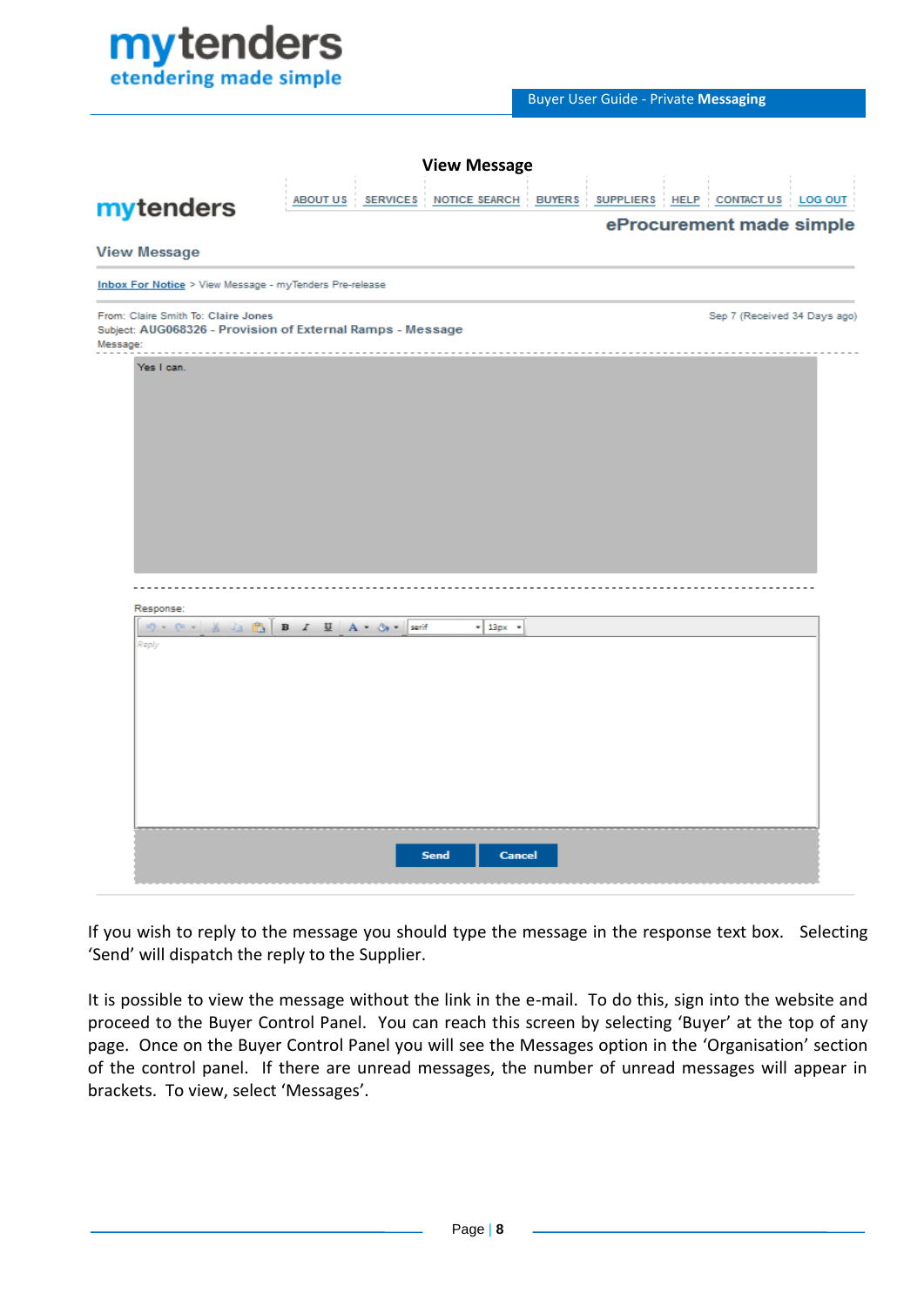

# **Buyer Control Panel**



The next screen will show the list of the notices you have received a message for; to view the messages select the notice ID. In the example below, 'AUG068326':

#### **View Messages for Notices**

| mytenders                                                               |                             |                      | ABOUT US SERVICES NOTICE SEARCH BUYERS SUPPLIERS HELP CONTACT US LOG OUT<br>eProcurement made simple |    |  |
|-------------------------------------------------------------------------|-----------------------------|----------------------|------------------------------------------------------------------------------------------------------|----|--|
| <b>View Messages for Notices</b>                                        |                             |                      |                                                                                                      |    |  |
| Buyer Control Panel > View Messages for Notices - myTenders Pre-release |                             |                      |                                                                                                      |    |  |
| 8 records found. Jump to page 1 - of 1                                  | Go                          |                      |                                                                                                      | н∢ |  |
| Notice Id                                                               | Title                       | <b>Read Messages</b> | <b>Unread Messages</b>                                                                               |    |  |
| AUG068326                                                               | Provision of External Ramps | 4                    | 0                                                                                                    |    |  |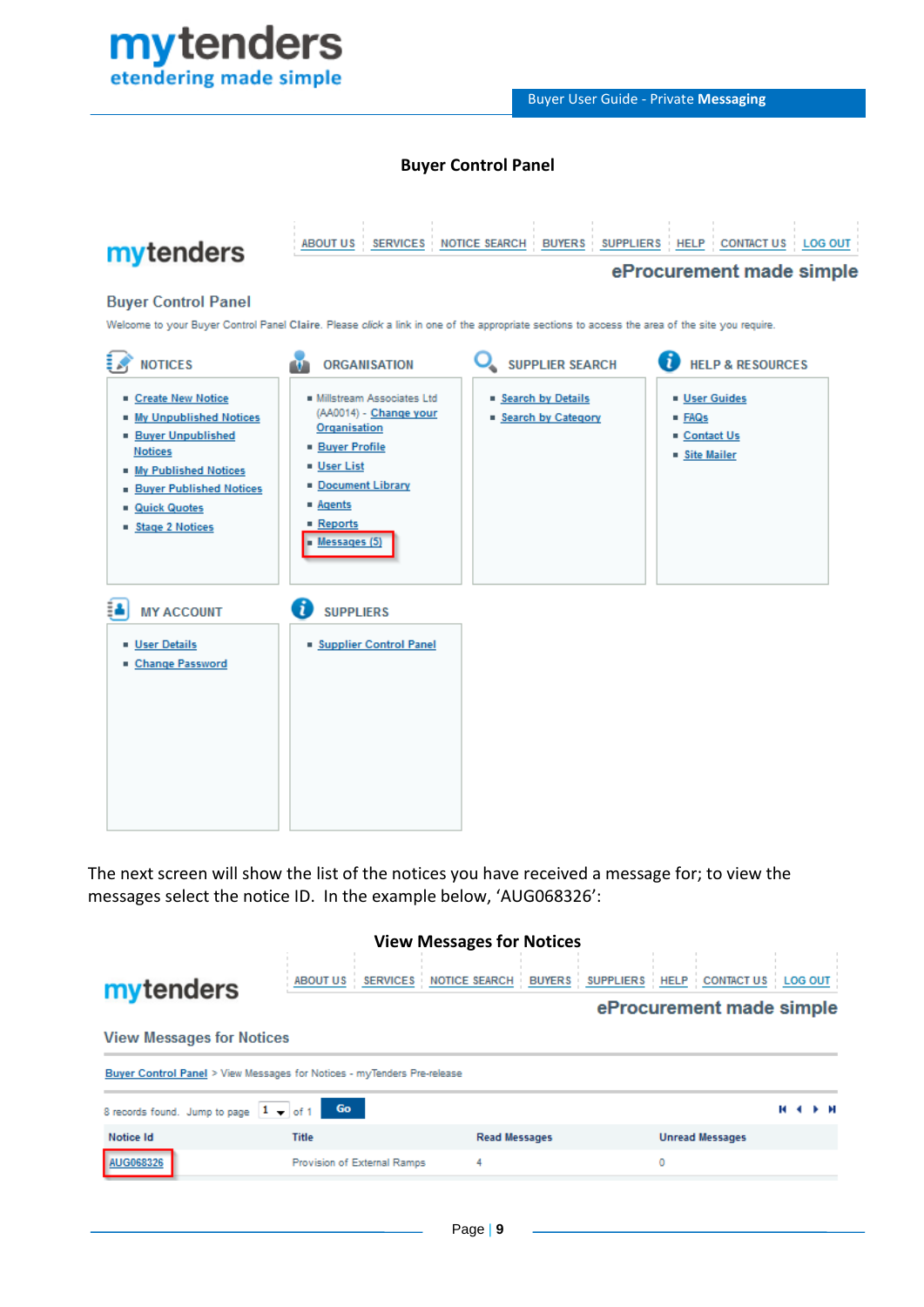The following screen is the inbox for the notice selected, it will show the list of messages received for the notice. Select the senders name to view the message. In the example below, 'Claire Smith':

# **Inbox for Notice**

| mytenders                                                                                                                                    |                     | ABOUT US SERVICES NOTICE SEARCH BUYERS      |                      | SUPPLIERS HELP CONTACT US LOG OUT |   |
|----------------------------------------------------------------------------------------------------------------------------------------------|---------------------|---------------------------------------------|----------------------|-----------------------------------|---|
|                                                                                                                                              |                     |                                             |                      | eProcurement made simple          |   |
| <b>Inbox for Notice</b>                                                                                                                      |                     |                                             |                      |                                   |   |
| View Messages for Notices > Inbox for Notice - myTenders Pre-release                                                                         |                     |                                             |                      |                                   |   |
| <b>Notice Details for AUG068326</b>                                                                                                          |                     |                                             |                      |                                   |   |
| <b>Title: Provision of External Ramps</b><br>Reference No: AUG068326<br>Published By: Millstream Associates Ltd<br>Deadline Date: 22/09/2016 |                     |                                             |                      |                                   |   |
| <b>Interested Suppliers</b>                                                                                                                  |                     |                                             |                      |                                   |   |
| Select a name from the list of Interested Suppliers to send a private message to them                                                        |                     |                                             |                      |                                   |   |
| Date                                                                                                                                         | Name                |                                             | Company              |                                   |   |
| 23-Aug-16                                                                                                                                    | <b>Claire Jones</b> |                                             | Millstream           |                                   |   |
| 06-Sep-16                                                                                                                                    | <b>Claire Smith</b> |                                             | A company            |                                   |   |
| <b>Messages for AUG068326</b><br>Inbox<br>Sent                                                                                               |                     |                                             |                      |                                   |   |
| 4 records found. Jump to page $1 \div $ of 1                                                                                                 | Go                  |                                             |                      |                                   | м |
| From                                                                                                                                         | <b>Subject</b>      |                                             | <b>Date Received</b> |                                   |   |
| <b>Claire Smith</b>                                                                                                                          |                     | AUG068326 - Provision of External Ramps -   | 07/09/2016 09:53:10  |                                   |   |
| <b>Claire Jones</b>                                                                                                                          |                     | AUG068326 - Provision of External Ramps - M | 30/08/2016 15:11:22  |                                   |   |
| <b>Marjorie Robertson</b>                                                                                                                    |                     | AUG068326 - Provision of External Ramps - M | 24/08/2016 10:07:49  |                                   |   |
| <b>Claire Jones</b>                                                                                                                          |                     | AUG068326 - Provision of External Ramps - M | 23/08/2016 15:53:20  |                                   |   |

**Export CSV**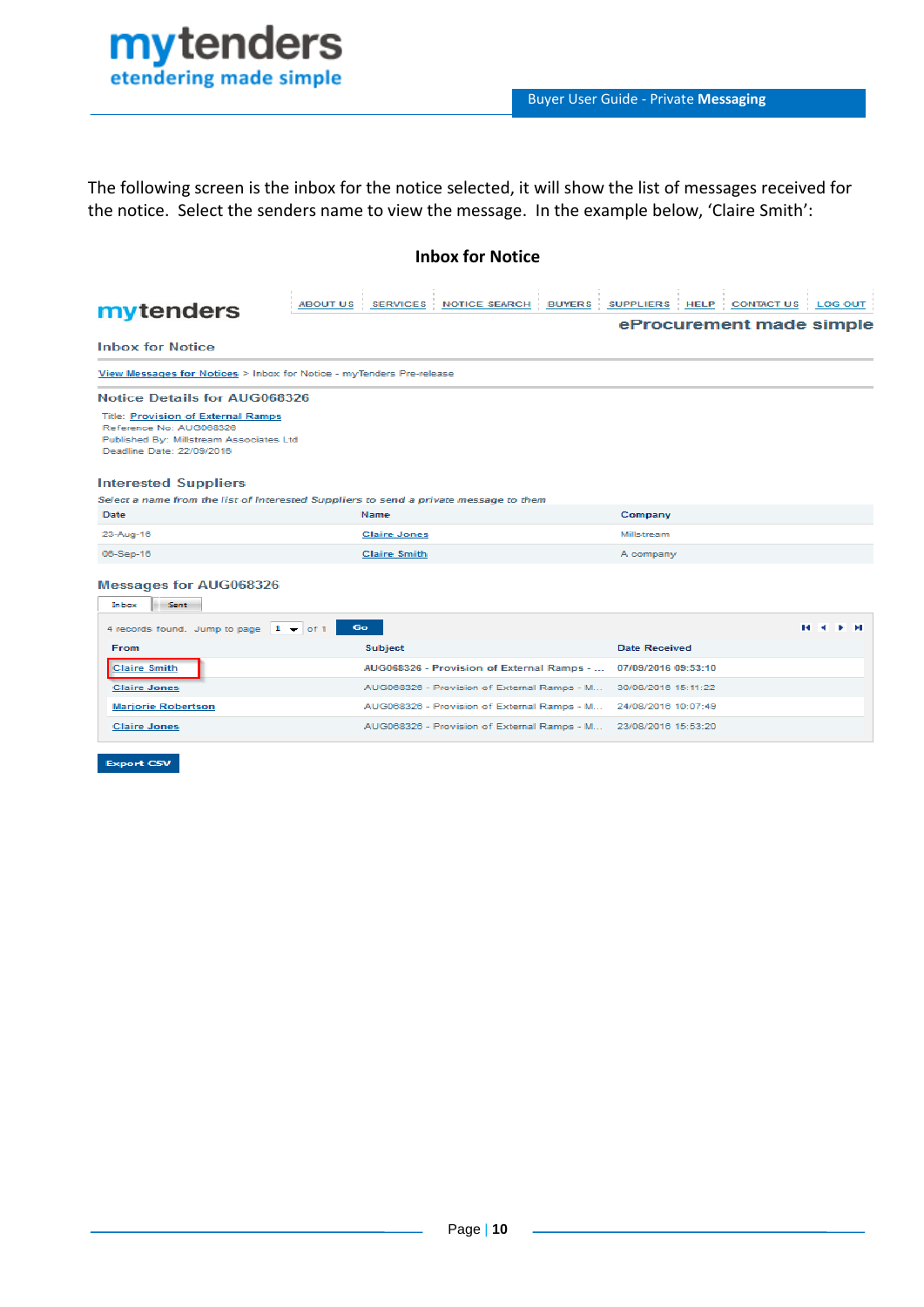

The 'view message' screen will follow:

| <b>View Message</b>                                                                                           |                 |                                         |  |  |                                                     |  |
|---------------------------------------------------------------------------------------------------------------|-----------------|-----------------------------------------|--|--|-----------------------------------------------------|--|
| mytenders                                                                                                     | <b>ABOUT US</b> | SERVICES NOTICE SEARCH BUYERS SUPPLIERS |  |  | HELP CONTACT US LOG OUT<br>eProcurement made simple |  |
| <b>View Message</b>                                                                                           |                 |                                         |  |  |                                                     |  |
| Inbox For Notice > View Message - myTenders Pre-release                                                       |                 |                                         |  |  |                                                     |  |
| From: Claire Smith To: Claire Jones<br>Subject: AUG068326 - Provision of External Ramps - Message<br>Message: |                 |                                         |  |  | Sep 7 (Received 34 Days ago)                        |  |
|                                                                                                               |                 |                                         |  |  |                                                     |  |
| Response:                                                                                                     |                 | $\frac{13px}{x}$                        |  |  |                                                     |  |
| Reply                                                                                                         |                 |                                         |  |  |                                                     |  |
|                                                                                                               |                 | <b>Cancel</b><br><b>Send</b>            |  |  |                                                     |  |

<span id="page-10-0"></span>As before, once you have detailed your reply in the response text box you should select 'Send' to dispatch the message to the supplier.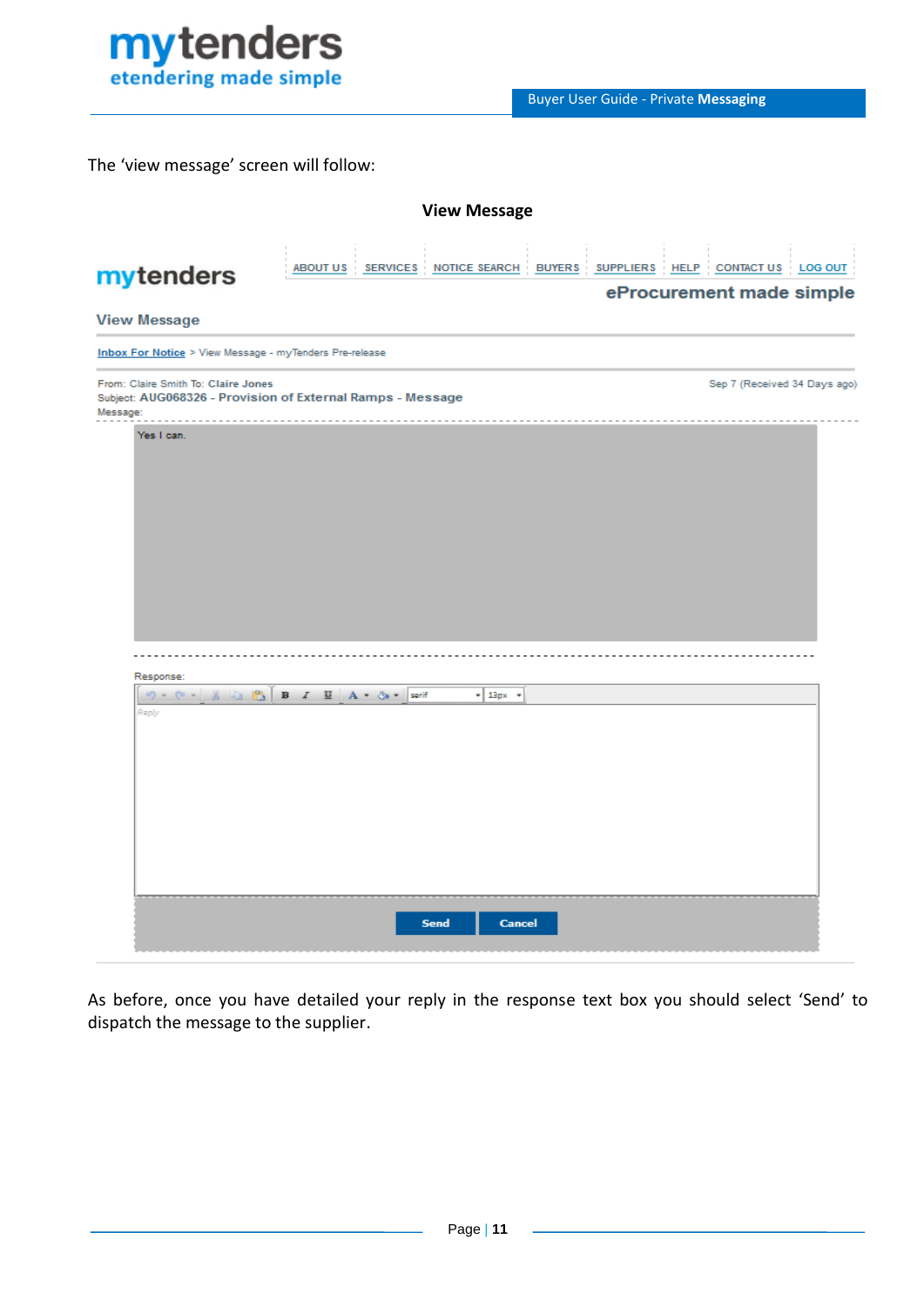# **Inbox for Notice**

The inbox for notice page is set up much like a standard e-mail in box, the only difference being, the interested suppliers are listed. Other than that, unread messages will appear in bold text, with the most recently received message at the top.

| View Messages for Notices > Inbox for Notice - myTenders Pre-release                                                                         |                                             |                      |                              |
|----------------------------------------------------------------------------------------------------------------------------------------------|---------------------------------------------|----------------------|------------------------------|
| <b>Notice Details for AUG068326</b>                                                                                                          |                                             |                      |                              |
| <b>Title: Provision of External Ramps</b><br>Reference No: AUG068326<br>Published By: Millstream Associates Ltd<br>Deadline Date: 22/09/2016 |                                             |                      |                              |
| <b>Messages for AUG068326</b><br>Inbox<br>Sent                                                                                               |                                             |                      |                              |
| 2 records found. Jump to page $1 -$ of 1                                                                                                     | Go -                                        |                      |                              |
| <b>From</b>                                                                                                                                  | <b>Subject</b>                              | <b>Date Received</b> |                              |
| <b>Claire Jones</b>                                                                                                                          | AUG068326 - Provision of External Ramps -   | 06/09/2016 10:04:09  |                              |
| <b>Claire Jones</b>                                                                                                                          | AUG068326 - Provision of External Ramps - M | 06/09/2016 10:03:16  |                              |
| <b>Export CSV</b>                                                                                                                            |                                             |                      |                              |
| <b>Terms and Conditions</b><br><b>Privacy Policy</b>                                                                                         | <b>Accessibility</b><br><b>Site Map</b>     |                      | @2016 Millstream Associates. |

|                                                                                                                                        |                                             | eProcurement made simple |          |
|----------------------------------------------------------------------------------------------------------------------------------------|---------------------------------------------|--------------------------|----------|
| <b>Inbox for Notice</b>                                                                                                                |                                             |                          |          |
| View Messages for Notices > Inbox for Notice - myTenders Pre-release                                                                   |                                             |                          |          |
| Notice Details for SEP068364                                                                                                           |                                             |                          |          |
| <b>Title: Provision of railings</b><br>Reference No: SEP068364<br>Published By: Millstream Associates Ltd<br>Deadline Date: 14/10/2016 |                                             |                          |          |
| <b>Interested Suppliers</b>                                                                                                            |                                             |                          |          |
| Select a name from the list of Interested Suppliers to send a private message to them                                                  |                                             |                          |          |
| Date                                                                                                                                   | Name                                        | Company                  |          |
| 06-Sep-16                                                                                                                              | <b>Claire Smith</b>                         | A company                |          |
| <b>Messages for SEP068364</b>                                                                                                          |                                             |                          |          |
| <b>Inbox</b><br>Sent                                                                                                                   |                                             |                          |          |
| 2 records found. Jump to page $1 -$ of 1                                                                                               | Go.                                         | н⊣                       | <b>.</b> |
| To                                                                                                                                     | <b>Subject</b>                              | Date Sent                |          |
| <b>Claire Smith</b>                                                                                                                    | SEP068364 - Provision of railings - Message | 05/10/2016 15:48:22      |          |
| <b>Claire Smith</b>                                                                                                                    | SEP068364 - Provision of railings - Message | 06/09/2016 11:06:53      |          |